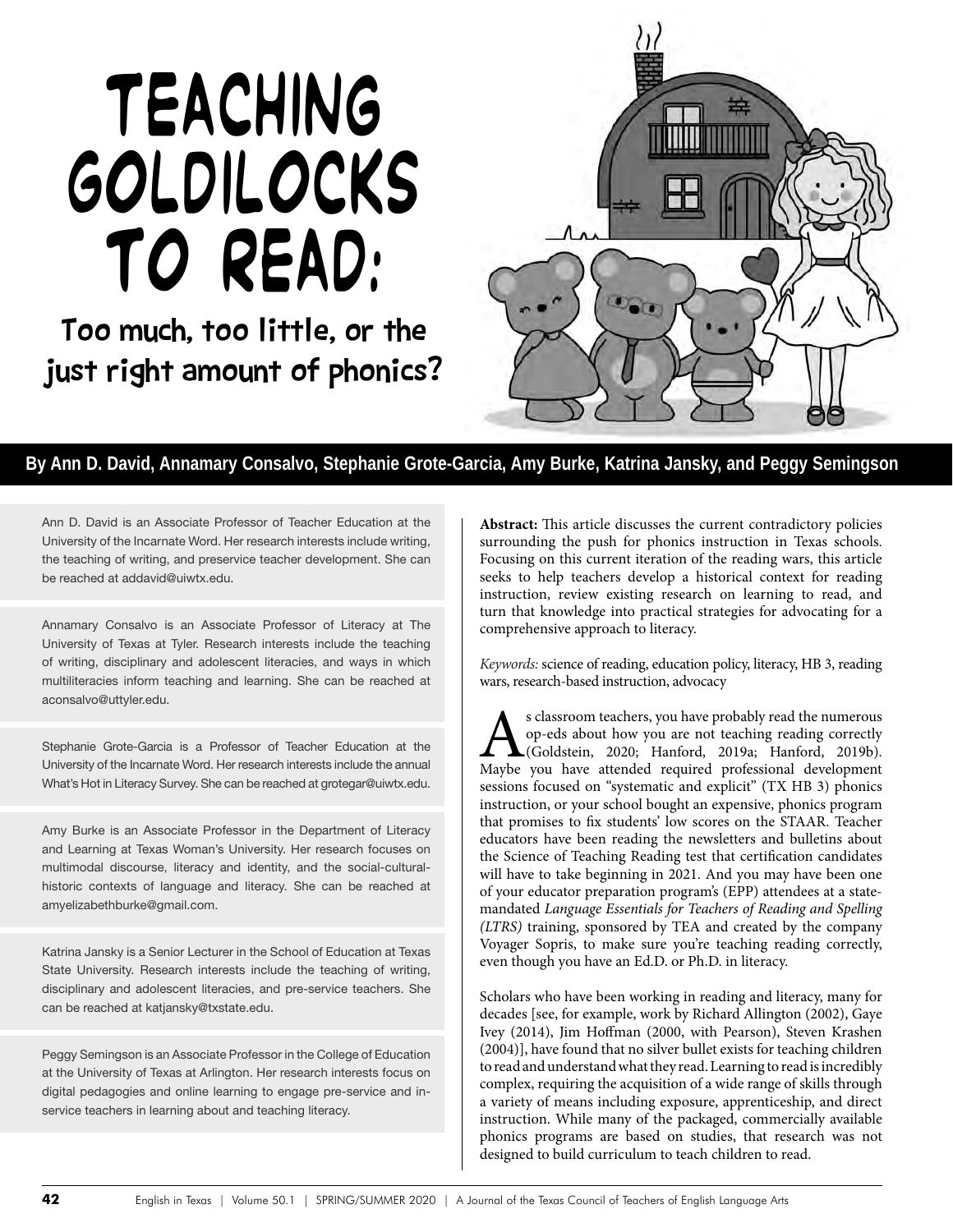Instead, the use of those studies to build programs has very real limitations. Those limitations stem from using "research done by psychologists using an experimental design to study *pieces* of the reading process and are void of studies of real children in real teaching settings" (Scharer, 2019, para. 5, emphasis added). Many teachers, parents, and young people would agree that a sterile conference room with a researcher is a pretty different setting from a real classroom with twenty other children in it. And that difference in setting just might affect how those findings get applied to a real-life classroom.

This push for phonics instruction is real and has real implications for students and teachers. This article seeks to help teachers develop a historical context for reading instruction and turn that knowledge into practical strategies for advocating for a comprehensive approach to literacy.

#### **A Brief History of the Reading Wars**

The reading wars—a longstanding dispute over how best to teach children to read—may be new to you if you are a middle or high school English teacher. But this disagreement is not new (Chall, 1967; Kim, 2008). On one side, some voices have championed phonics as foundational to the reading process (see Chall, 1967; Flesch, 1986), while on the other side, some have advocated for whole



language, an approach that uses children's prior experiences and whole pieces of language in literacy instruction (see Goodman, 2019; Hoover & Gough, 1990; Smith, 1994). Adding to the dispute's complexity are voices that promote *balanced literacy*, a balance of "systematic skills instruction with authentic texts and activities" (Pearson, 2004, p. 216). Sources discussing the reading

wars (Kim, 2008; Pearson 2004) identify as a driving force the controversial role that phonics plays in literacy instruction. As alluded to in the title, it appears that the literacy profession is in the midst of another "Goldilocks" moment with phonics—how much is too much, too little, or just right?

What core ideas support the polarized voices within the reading wars? In support of phonics is the idea, according to Pearson (2004), that "young readers do not 'catch' the alphabetic principle by sheer immersion in print or by listening to others read aloud" (p. 221). This idea is also foundational to the commercial LETRS program, as the authors Moats and Tolman (2019) proclaim, "Learning to Read is Not Natural, Like Learning to Talk" (p. 9). On the other hand, Pearson (2004) describes whole language as being rooted in "Deweyianinspired, childcentered pedagogy" (p. 217), and further notes that the whole language movement "established meaning as the core, not the residual outcome of reading" (p. 218). Even if one doesn't believe the "other side" of the reading war, it's crucial to be aware of the full range of the debates and the underlying issues and history.

## **There's Research for That**

As a historical counterpoint to the current focus on bottom-up, phonic approaches, in 1979, Ken and Yetta Goodman published a chapter titled "Learning to Read is Natural." This chapter grew out of their research in classrooms where they discovered that:

The awareness of print seems to develop as children learn to categorize the large amount of print information surrounding them in a literate society. . . . Children learn to organize their world and make sense of it. When printed language is a part of that world, they use that aspect of the environment if it is functional and significant to their life and culture. (p. 145)

In addition, Jeanne Chall in her seminal text *Stages of Reading Development* (1983) focused on early holistic phases of reading (stage zero) before beginning readers become "glued to the print" (p. 29). In stage one, Chall's model allows for a developmental approach that acknowledges that very early literacy activities need not be completely focused on decoding. There is a time and place for focusing on the code, but early literacy can be more holistic and experiential.

In 1995, Marilyn Jager Adams wrote *Beginning to Read: Thinking and Learning about Print* and suggested that *both* a code-centered approach and a meaning-centered approach are crucial to learning to read (c.f. Spiegel, 1998; Tompkins, 2017; Willson & Falcon, 2018). The categorical assertion, from some quarters, that balanced literacy does not work or will not teach children to read, reflects, at best, a limited view of child development and learning.

Other facets of learning to read that have been documented by Allington and McGill-Franzen (2018) move beyond phonics, language, and the reading wars. For example, they suggest that readers need access to books year-round and that lack of access can lead to what is known as summer reading loss where gains made in reading are lost by not having a chance to read over the summer. Other factors that can impact literacy instruction include student motivation and student engagement with literacy learning, which can make the difference in whether students have a sense of agency in their own literacy learning (e.g., Hruby et al., 2016). Finally, access to professionally staffed school libraries have shown to have a marked impact on students' learning to read and increased test scores (Kaplan, 2010).

Research-based support for programs and policies must move beyond the five components of reading identified by the National Reading Panel (National Institute of Child Health and Human Development, 2000) and consider additional factors and contexts that shape literacy achievement and early literacy learning. For instance, work by Snow and colleagues (2007) suggests that sociocultural factors and contexts such as poverty and family disruptions can impede or interfere with learning, *despite* early literacy interventions. Sociocultural approaches, such as those of Eve Gregory (2016), point to the need to move beyond solely linguistic approaches and instead, include consideration of other factors and contexts that impact learning such as family, community, and culture.

## **Not All Kids Need the Same Things**

So far, we have discussed the broad scope of reading research and the many tensions under the umbrella of teaching reading. While it is essential to acknowledge this broad sweep of research,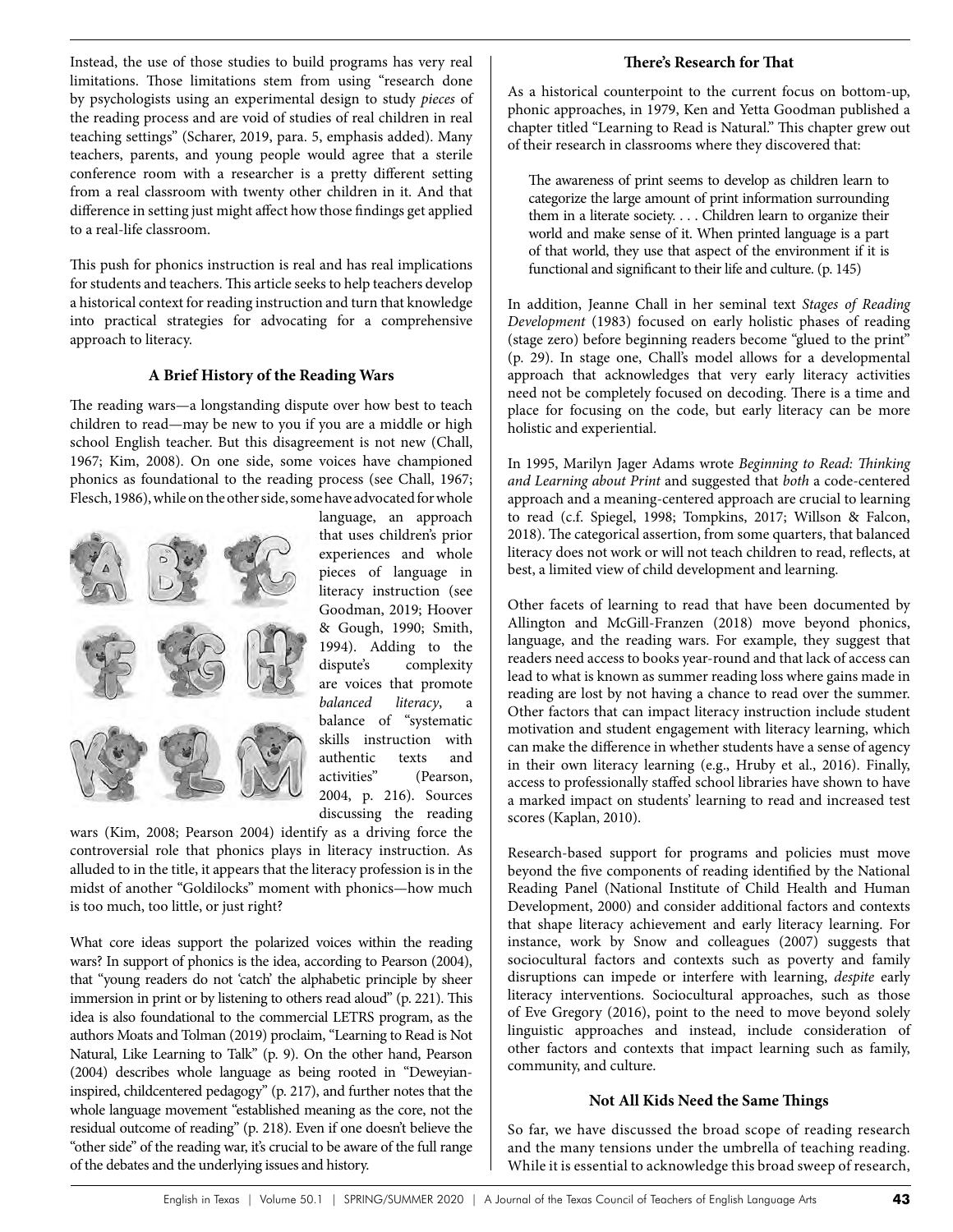it is equally essential to acknowledge that different students need different instructional supports, approaches, and timeframes to learn to read (see Table 1).

- Students learning English as an additional language do need explicit instruction in phonics, morphemes, graphemes and the like--even adolescent students--because in English, phonics generalizations are not particularly logical, unlike most other languages (Cox, 2014).
- How dyslexia expresses itself for any individual student is as varied as height and hair color and often fairly unique to individual students. Of course, teachers need an incredible range of resources to best support those students in learning to read, including some interventions that involve explicit instruction in phonics (International Dyslexia Association, 2020).
- Students who are in gifted and talented programs, on the other hand, may need high-interest texts that are more challenging than either their age or grade level would indicate, rather than wasting student time on a phonics-centric approach that does not support their growth and development as readers (Sharp & Clemmer, 2015; Wood, 2008).
- Some children come to school already reading and do not need explicit phonics instruction in support of reading, though knowledge of orthography, as well as knowledge of morphology and etymology can influence how children represent oral language in print (Block & Duke, 2015).

*Table 1.* Learner differences and the teaching of reading

This list only begins to approach the incredible range of diversity within students who are learning to read and the interventions they may need. A key takeaway, then, is that we would not expect to apply the same program or instructional method to this short list of student needs. As well, we should not expect any single program or approach to work for the entirety of students learning to read in Texas, or anywhere.

## **Exercise Your Voice, Advocate for Kids**

Given the pressure to pick one program or type of program, we want to offer teachers, coaches, specialists, and all literacy professionals concrete ways that they can advocate for a balanced curriculum for the teaching of reading. The more programs, and the more scripted the programs that teachers are asked to implement, the less responsive teaching is to the needs of learners. Bringing a critical lens to policies and initiatives that are not responsive to students' needs means teachers might find themselves at odds with the directives of others. We are proposing that teachers' advocate for best literacy practices in multiple spaces using a variety of informed tactics.

First, gather knowledge about what is involved in learning to read from the cognitive level (Purcell-Gates, Jacobsen, & Degener, 2004; Storch & Whitehurst, 2002) to the sociocultural level (Perry, 2012). The articles we reference in this piece are great places to start: read more, reflect, and then share with a wide variety of audiences.

Second, when administrators or district staff start talking about packaged, commercially available phonics programs, do your homework. There are possible advantages to the program, which you will probably hear about first, but investigate the limitations of the program and ask lots of questions. Consider how it works with or against other school initiatives. Craft some probing questions for meetings (see Table 2). Questions are a powerful tool for creating tension without being confrontational. They can reveal motives and hidden agendas, making the invisible visible. Asking those questions also means being present when discussions happen.

| Setting                                                                                                                                                                                         | <b>Questions and Resources</b>                                                                                                                                                                                                                                                                                                                                                                                                                                                                                                                                                                                                                                                                                                                                                                                                                   |
|-------------------------------------------------------------------------------------------------------------------------------------------------------------------------------------------------|--------------------------------------------------------------------------------------------------------------------------------------------------------------------------------------------------------------------------------------------------------------------------------------------------------------------------------------------------------------------------------------------------------------------------------------------------------------------------------------------------------------------------------------------------------------------------------------------------------------------------------------------------------------------------------------------------------------------------------------------------------------------------------------------------------------------------------------------------|
| Faculty<br>meetings                                                                                                                                                                             | • "Help me understand how this will impact a<br>student's typical day?"                                                                                                                                                                                                                                                                                                                                                                                                                                                                                                                                                                                                                                                                                                                                                                          |
|                                                                                                                                                                                                 | "I wonder how parents are being notified"                                                                                                                                                                                                                                                                                                                                                                                                                                                                                                                                                                                                                                                                                                                                                                                                        |
|                                                                                                                                                                                                 | • "I wonder how much this is costing"                                                                                                                                                                                                                                                                                                                                                                                                                                                                                                                                                                                                                                                                                                                                                                                                            |
|                                                                                                                                                                                                 | • "What if students don't see gains on the next<br>benchmark? What will happen then?"                                                                                                                                                                                                                                                                                                                                                                                                                                                                                                                                                                                                                                                                                                                                                            |
|                                                                                                                                                                                                 | • "What other kinds of programs like this have<br>we tried? How did those work?"                                                                                                                                                                                                                                                                                                                                                                                                                                                                                                                                                                                                                                                                                                                                                                 |
|                                                                                                                                                                                                 | • Offer research briefs                                                                                                                                                                                                                                                                                                                                                                                                                                                                                                                                                                                                                                                                                                                                                                                                                          |
|                                                                                                                                                                                                 | Share stories of student successes                                                                                                                                                                                                                                                                                                                                                                                                                                                                                                                                                                                                                                                                                                                                                                                                               |
|                                                                                                                                                                                                 | • Host an article club, like a book club but less<br>to read                                                                                                                                                                                                                                                                                                                                                                                                                                                                                                                                                                                                                                                                                                                                                                                     |
| Textbook/<br>curriculum<br>adoption<br>committees                                                                                                                                               | • "I wonder if you could give me more context<br>for the research that supports this program? Is<br>it part of a long-term program of research or a<br>single study?"                                                                                                                                                                                                                                                                                                                                                                                                                                                                                                                                                                                                                                                                            |
|                                                                                                                                                                                                 | • "What other research have those scholars<br>done?"                                                                                                                                                                                                                                                                                                                                                                                                                                                                                                                                                                                                                                                                                                                                                                                             |
|                                                                                                                                                                                                 | • "Did your company fund any of the research in<br>support of this program?"                                                                                                                                                                                                                                                                                                                                                                                                                                                                                                                                                                                                                                                                                                                                                                     |
|                                                                                                                                                                                                 | "What research has been done with students<br>using this program in school settings? Does it<br>show improvement?"                                                                                                                                                                                                                                                                                                                                                                                                                                                                                                                                                                                                                                                                                                                               |
|                                                                                                                                                                                                 | • Research the program/textbook beforehand to<br>discover challenges or critiques                                                                                                                                                                                                                                                                                                                                                                                                                                                                                                                                                                                                                                                                                                                                                                |
|                                                                                                                                                                                                 | • Talk to colleagues beforehand and make a plan<br>for posing questions                                                                                                                                                                                                                                                                                                                                                                                                                                                                                                                                                                                                                                                                                                                                                                          |
|                                                                                                                                                                                                 | • Share stories of student successes                                                                                                                                                                                                                                                                                                                                                                                                                                                                                                                                                                                                                                                                                                                                                                                                             |
|                                                                                                                                                                                                 | • Host an article club, like a book club but less<br>to read                                                                                                                                                                                                                                                                                                                                                                                                                                                                                                                                                                                                                                                                                                                                                                                     |
| School board<br>meetings<br>All meetings<br>allow for public<br>comment, but<br>trustees cannot<br>respond in the<br>moment. These<br>sentences are<br>suggestions<br>for crafting<br>comments. | "This program will cost \$X per classroom/<br>teacher, which comes to \$X total for the<br>school. I'm wondering if there are better uses<br>for these resources given the lack of evidence<br>that this program supports student learning in<br>the ways the company promised."<br>"This program requires students to be pulled<br>out of their classroom for X minutes, X times<br>a week. That loss of X minutes of instructional<br>time has shown to be detrimental to student<br>success in the long term."<br>"Our mission/vision statement focuses on<br>supporting individual student learners. My<br>colleagues and I work hard in our classrooms<br>to differentiate instruction to support student<br>learning. Purchasing a structured/scripted<br>program does not align with the district's focus<br>on supporting all students." |
|                                                                                                                                                                                                 | Bring copies of your comments and they will<br>be copied into the public record                                                                                                                                                                                                                                                                                                                                                                                                                                                                                                                                                                                                                                                                                                                                                                  |

*Table 2.* Questions to ask about reading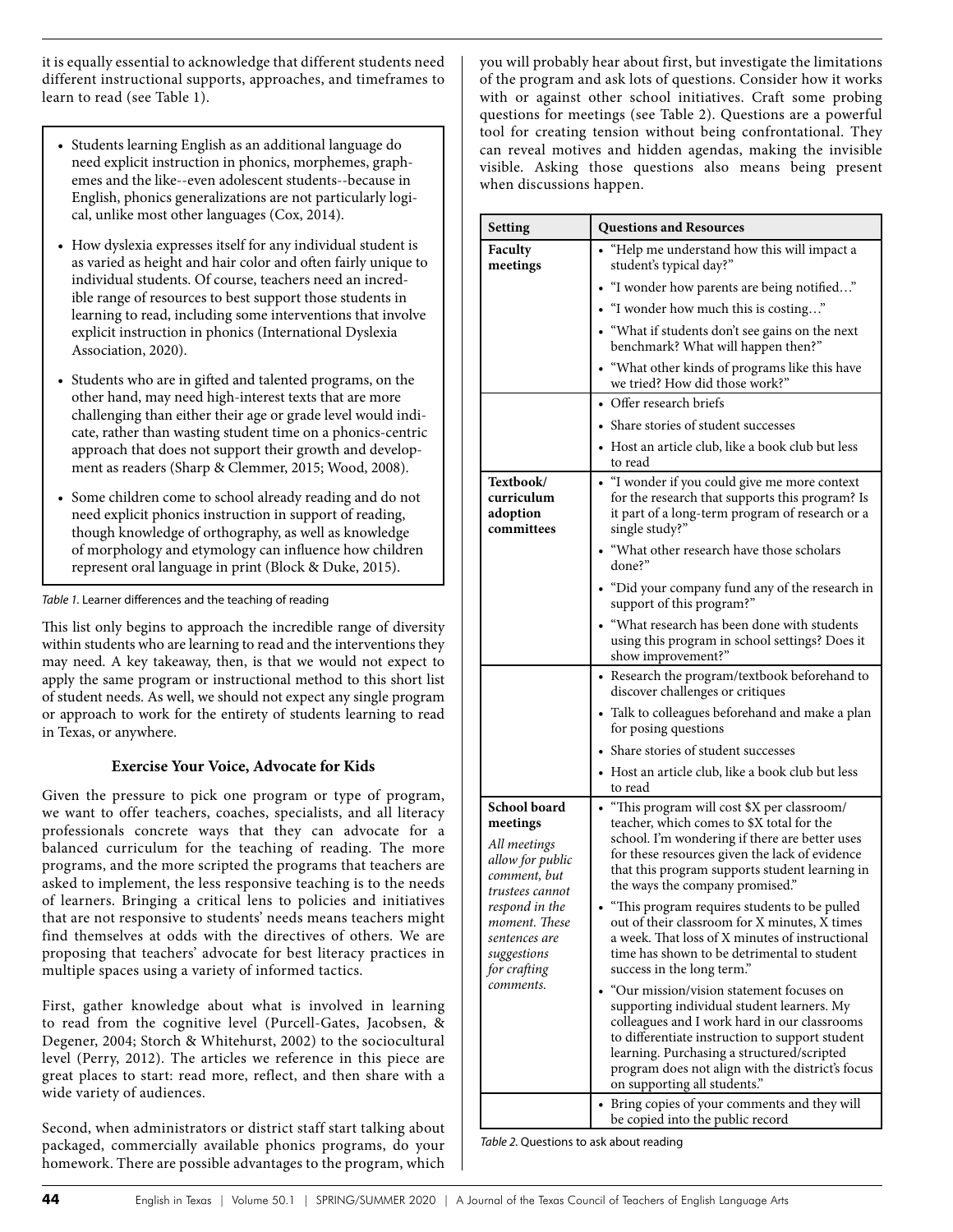Because "decisions are made by those who show up" (Sorkin, 1999), consider attending and participating in some new spaces. Show up for the local and state school board meeting. Volunteer for the curriculum committee. Join a TEA committee. Have coffee with some parents at the PTO meeting. When at required faculty meetings, PCLs, department meetings, and the like, ask to be included on the agenda and lead a short conversation about literacy instruction. Copy or scan this or another article and share it, while asking questions about how programs are working for, or against, your students' interests. Consider asking your principal, your curriculum coach, or even the superintendent to visit with your team about curriculum decisions affecting classroom instruction and student learning.

In those new spaces and in those familiar spaces, rally your colleagues and peers, invite parents to support your efforts, and reach out to those professional literacy organizations, like TCTELA, to help advocate for high-quality literacy instruction. These are ways to counter the narrative that learning to read is only about phonics, while inviting others to consider alternative viewpoints.

#### **Preparing New Teachers Well**

What about those of us who have the privilege and responsibility of working with preservice teachers in university-based programs? You may have attended a LETRS (Moats & Tolman, 2019) training provided by TEA or have otherwise learned more about the Science of Reading (SoR) and the new certification requirements coming as related to SoR. While many of the ideas presented are sound and align with what is widely considered best practice including phonological awareness and phonics instruction, word study, and comprehension instruction—there is also much to be concerned about.

For example, one LETRS trainer recommended daily phonics instruction for all students even though some students do not need it (LETRS training, January 20, 2020). This statement would be akin to a doctor deciding that every patient needed a specific treatment because it is really important for those who need it and nothing bad will happen to those who have enough.

Also consider that this same doctor would have to withhold other treatments because of a lack of time or resources. Forty-five minutes of phonics instruction is essential for students who need it, but too much for students who already understand the alphabetic principle. It also means that all students would spend less time reading real books, engaging in meaningful talk, and developing literate lives. In our positions of power, relative to preservice teachers, teacher educators should be in the vanguard against the bottom-up and linear model of reading as a one-size-fits all approach, even as those programs become ensconced in state policy.

As instructors in educator preparation programs (EPPs), we also need to make sure that we bridge the content that preservice teachers will need to know to pass the to-be-developed reading certification exam with a more balanced view of literacy that accounts for datadriven, differentiated instruction. To that end, it is essential that EPPs prepare educators who have well-rounded knowledge about the teaching of reading and include, for example, an interactive model of reading and familiarity with a balanced cueing system. And let's not forget the basics: readers need to talk about what they read, and they need to write. They need choice, access to relevant and engaging texts, and they need to participate in inquiry (David & Jansky, 2017). It is possible to both teach the using principles from the SoR and develop a classroom literacy environment that is designed around the children who inhabit it.

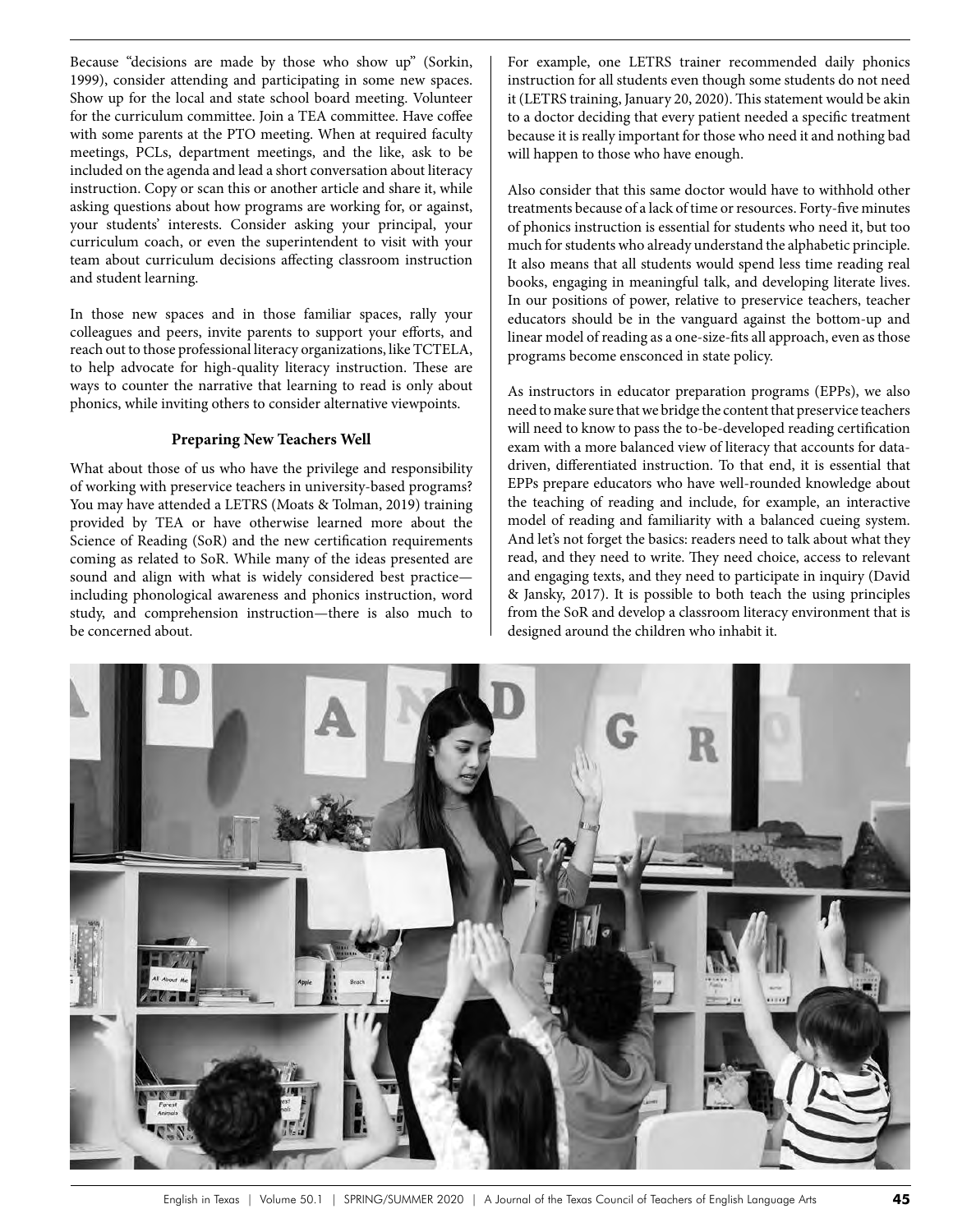#### **The Core Paradox**

In most of TEA's presentations and discussions of explicit and systematic phonics instruction, Scarborough's "reading rope" (2001) graphic appears (see Figure 1; Texas Education Agency, 2019). Perhaps you noticed, as we did, that of the eight strands, these new policies on direct, daily, and explicit phonics instruction for every child, whether needed or not—focus only on three strands. There is a big difference between the complexities of reading that this graphic represents and the practices that the state is decreeing into policy.

And this narrow focus is, as Scarborough (2001), herself, states, a problem because

Even if the pronunciations of all the letter strings in a passage are correctly decoded, the text will not be well comprehended if the child (1) does not know the words in their spoken form, (2) cannot parse the syntactic and semantic relationships among the words, or (3) lacks critical background knowledge or inferential skills to interpret the text appropriately and "read between the lines." (p. 24)



*Figure 1.* Scarborough's Reading Rope as presented by TEA

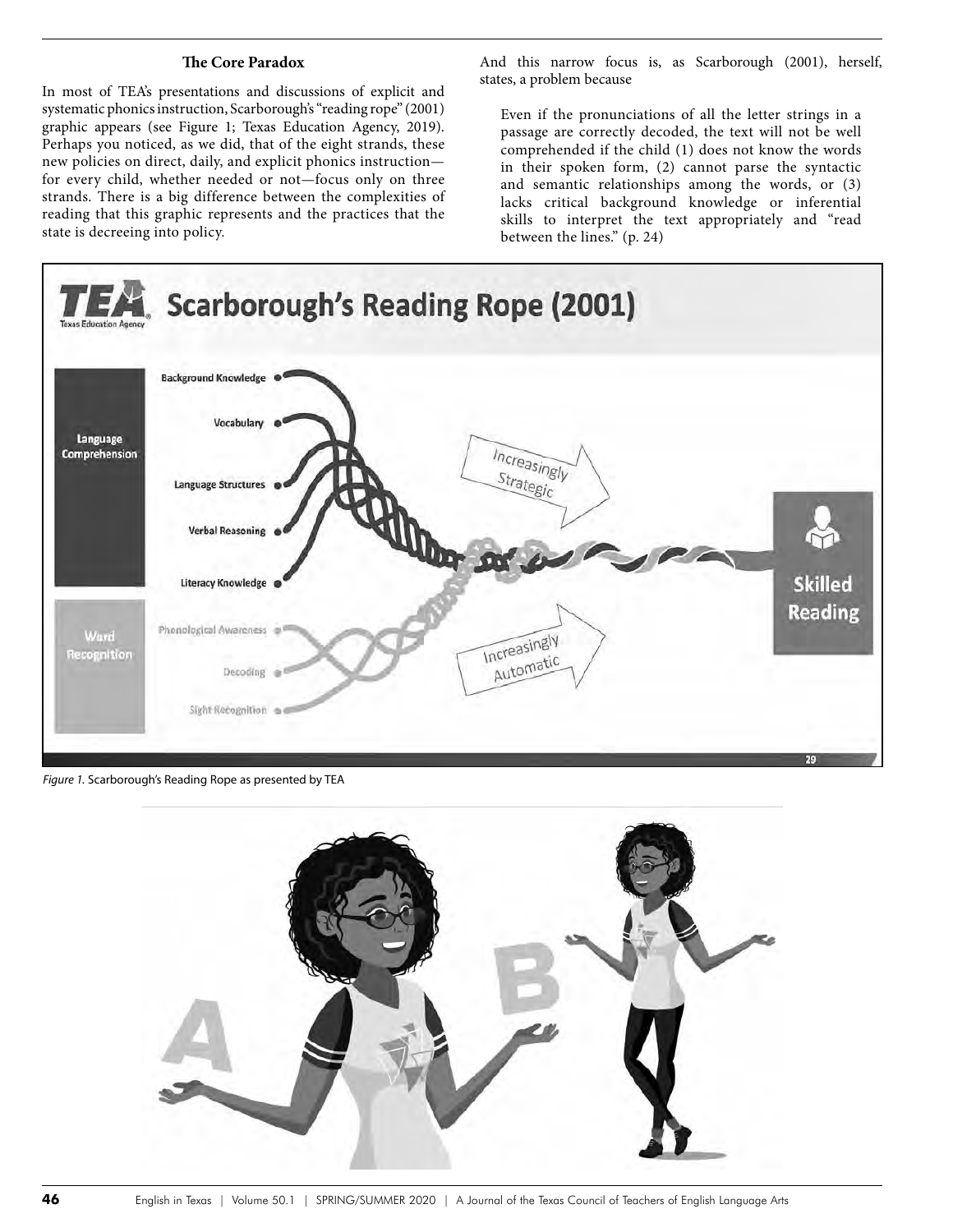Our new ELA TEKS (Texas Education Agency, 2017) purposefully moved away from separating out different facets of literacy and language. You cannot learn to write without reading, and you cannot learn to speak well without listening. The insistence on extracting and overemphasizing the phonics elements of the work of learning to read is a contradictory mandate by which the state is actually going against its own recently adopted standards (see Figure 2). This contradiction confuses teachers, principals, parents, and students—and rightly so. And, here's the key: this narrow focus on explicit phonics instruction with preplanned lessons and set amounts of time is not proven to either help students learn to read or to be successful in school.

So here we are. Scarborough's reading rope and the 2017 ELA TEKS reflect the understanding that literacy learning is layered, complex, and individual. And the policies of HB 3 require direct and explicit phonics instruction via an approved program (Texas Education Agency, 2020). How do educators reconcile antithetical positions in order to carry out daily work with students? Unfortunately, we do not have an answer to that question. First, we want to encourage all literacy professionals to continue to stay engaged with this work. How do you do that? (You might want to start humming School House Rock about now.)



*Figure 2:* The relationship between the English Language Arts TEKS and House Bill 3

When the Texas Legislature passes a bill, there are several additional steps that occur to translate the bill into the Texas Administrative Code (TAC) and Texas Education Code (TEC). That process often takes years and at many different points, there is opportunity for public comment. First, new rules are proposed and open for public comment. Before the State Board of Education (SBOE) or the State Board of Educator Certification (SBEC) passes the language to be included in TAC and TEC, they take into consideration the public comment. Second, you can register to make a public comment at either SBOE or SBEC meetings when they are voting on the code. For more information about staying up-to-date with these different processes, see Table 3 for key links.

But as literacy professionals increase their participation in the work of TEA, the SBOE, and SBEC, and advocate for researchsupported literacy instruction, and building strong classroom communities, the paradox between the state policies and supporting readers is real. And as those in education have always done, we will navigate this paradox as best we can while keeping our students at the center of our instruction.

#### **ELA TEKS Strands 1, 3–10**

Oral language: The student develops oral language through listening, speaking, and discussion.

**Vocabulary:** The student uses newly acquired vocabulary expressively.

**Fluency:** The student reads grade-level text with fluency and comprehension.

**Self-sustained reading:** The student reads grade-appropriate texts independently.

**Comprehension skills:** The student uses metacognitive skills to both develop and deepen comprehension of increasingly complex texts.

**Response skills:** The student responds to an increasingly challenging variety of sources that are read, heard, or viewed.

**Literary elements:** The student recognizes and analyzes literary elements within and across increasingly complex traditional, contemporary, classical, and diverse literary texts.

**Genres:** The student recognizes and analyzes genre-specific characteristics, structures, and purposes within and across increasingly complex traditional, contemporary, classical, and diverse texts.

**Author's craft and purpose:** The student uses critical inquiry to analyze the [sic] authors' choices and how they influence and communicate meaning within a variety of texts.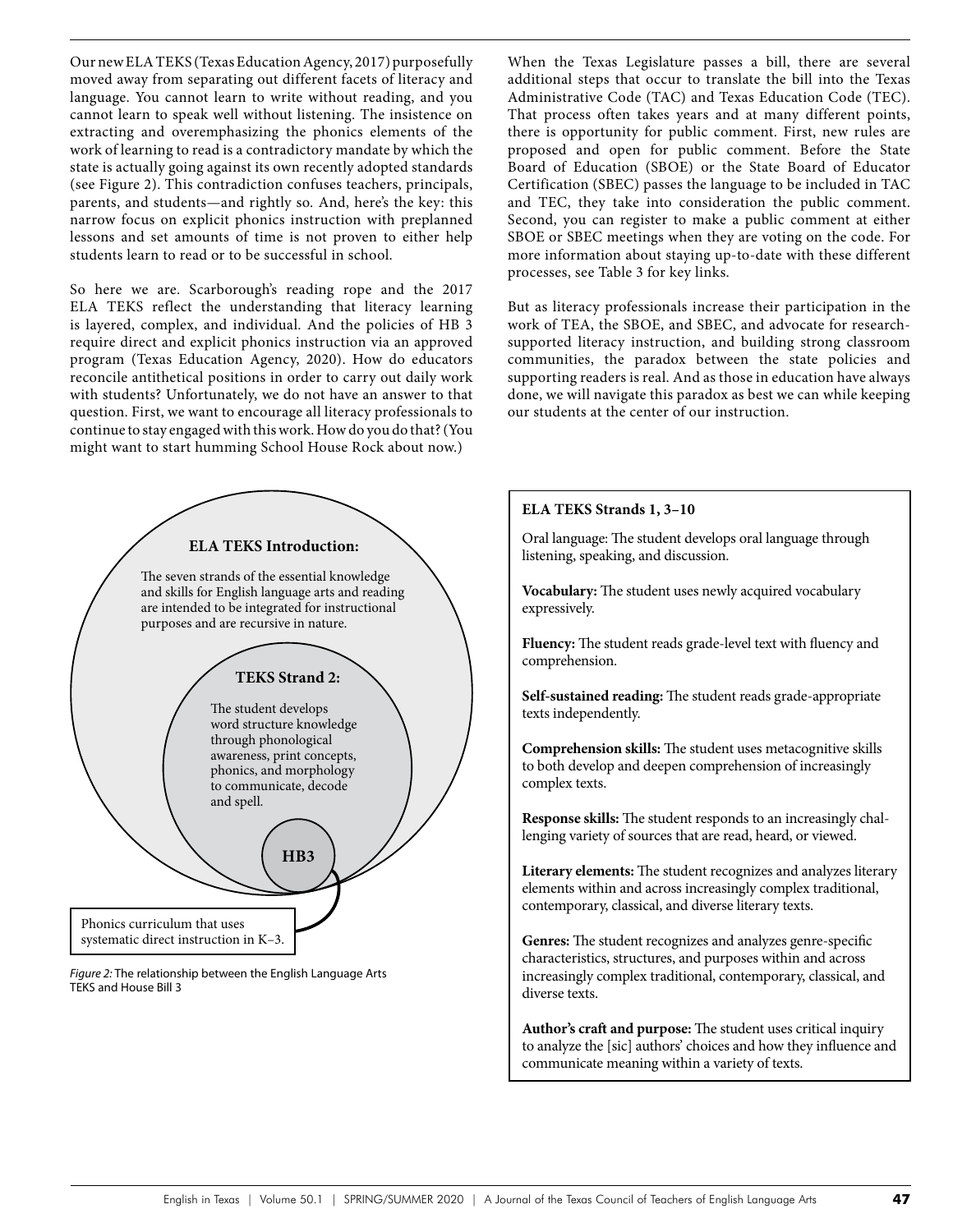| House Bill 3-Reading<br><b>Practices</b>                                                                     | https://tea.texas.gov/academics/early-childhood-education/reading-practices                                        |
|--------------------------------------------------------------------------------------------------------------|--------------------------------------------------------------------------------------------------------------------|
| <b>English Language Arts</b><br><b>TEKS</b>                                                                  | http://ritter.tea.state.tx.us/rules/tac/chapter110/index.html                                                      |
| <b>TEA Proposed Rules with</b><br>links for public comment                                                   | https://tea.texas.gov/about-tea/laws-and-rules/commissioner-rules-tac/proposed-commissioner-of-education-<br>rules |
| <b>TEA English Language</b><br>Arts email newsletter                                                         | https://public.govdelivery.com/accounts/TXTEA/subscriber/new                                                       |
| <b>State Board of Education</b><br>Meeting Schedule, with<br>links for public comment                        | https://tea.texas.gov/about-tea/leadership/state-board-of-education                                                |
| <b>State Board of Educator</b><br><b>Certification Meeting</b><br>Schedule, with links for<br>public comment | https://tea.texas.gov/about-tea/leadership/state-board-for-educator-certification                                  |

*Table 3.* Important Texas education links

#### **References**

- Adams, M. J. (1995). *Beginning to read: Thinking and learning about print*. MIT Press.
- Allington, R. L. (2002). What I've learned about effective reading instruction: From a decade of studying exemplary elementary classroom teachers. *Phi Delta Kappan, 83*(10), 740–747.
- Allington, R. L., & McGill-Franzen, A. (Eds.). (2018). *Summer reading: Closing the rich/poor reading achievement gap*. Teachers College Press.
- Block, M. K., & Duke, N. K. (2015). Letter names can cause confusion and other things to know about letter-sound relationships. *Young Children, 2*(3), 84–91.
- Chall, J. (1967). *Learning to read: The great debate*. McGraw-Hill.
- Chall, J. S. (1983). *Stages of reading development*. McGraw-Hill.
- Cox, C. (2014, September 11). *The English language is completely illogical.* Listen & Learn. https://www.listenandlearnusa.com/blog/ english-language-completely-illogical
- David, A., & Jansky, K. (2017). No need to reinvent the wheel: Reading instruction in a time of change. *English in Texas, 47*(1), 32–36.
- Flesch, R. (1986). *Why Johnny can't read: And what you can do about it*. Perennial Currents/HarperCollins. (Original work published 1955)
- Goldstein, D. (2020, February 15). An old and contested solution to boost reading scores: Phonics. *New York Times*. https://www.nytimes .com/2020/02/15/us/reading-phonics.html

Goodman, D. (2019). We learn to read by reading. *Talking Points, 30*(2), 23–36.

- Goodman, K., & Goodman, Y. (1979). Learning to read is natural. In L. B. Resnick, L. B. & Weaver, P. A., (Eds.), *Theory and practice of early reading* (pp. 137–154).
- Gregory, E. (2016). Learning to read: A third perspective. *Prospects, 46*(3- 4), 367–377.
- Hanford, E. (2019a, August 22). *At a loss for words: How a flawed idea is teaching millions of kids to be poor readers.* American Public Media. https://www.apmreports.org/story/2019/08/22/whatswrong-how-schools-teach-reading
- Hanford, E. (2019b, December 5). There is a right way to teach reading, and Mississippi knows it. *New York Times*. https://www.nytimes. com/2019/12/05/opinion/mississippi-schools-naep.html
- Hoffman, J., & Pearson, P. D. (2000). Reading teacher education in the next millennium: What your grandmother's teacher didn't know that your granddaughter's teacher should. *Reading Research Quarterly, 35*(1), 28–44.
- Hoover, W. A., & Gough, P. B. (1990). The simple view of reading. *Reading and writing*, *2*(2), 127–160.
- Hruby, G. G., Burns, L. D., Botzakis, S., Groenke, S. L., Hall, L. A., Laughter, J., & Allington, R. L. (2016). The metatheoretical assumptions of literacy engagement: A preliminary centennial history. *Review of Research in Education*, *40*(1), 588–643.
- International Dyslexia Association. (2020). Dyslexia Basics. https:// dyslexiaida.org/dyslexia-basics/
- Ivey, G. (2014). The social side of engaged reading for young adolescents. *The Reading Teacher, 68*(3), 165–171.
- Kaplan, A. G. (2010). School library impact studies and school library media programs in the United States. *School Libraries Worldwide, 16*(2), 55–63.